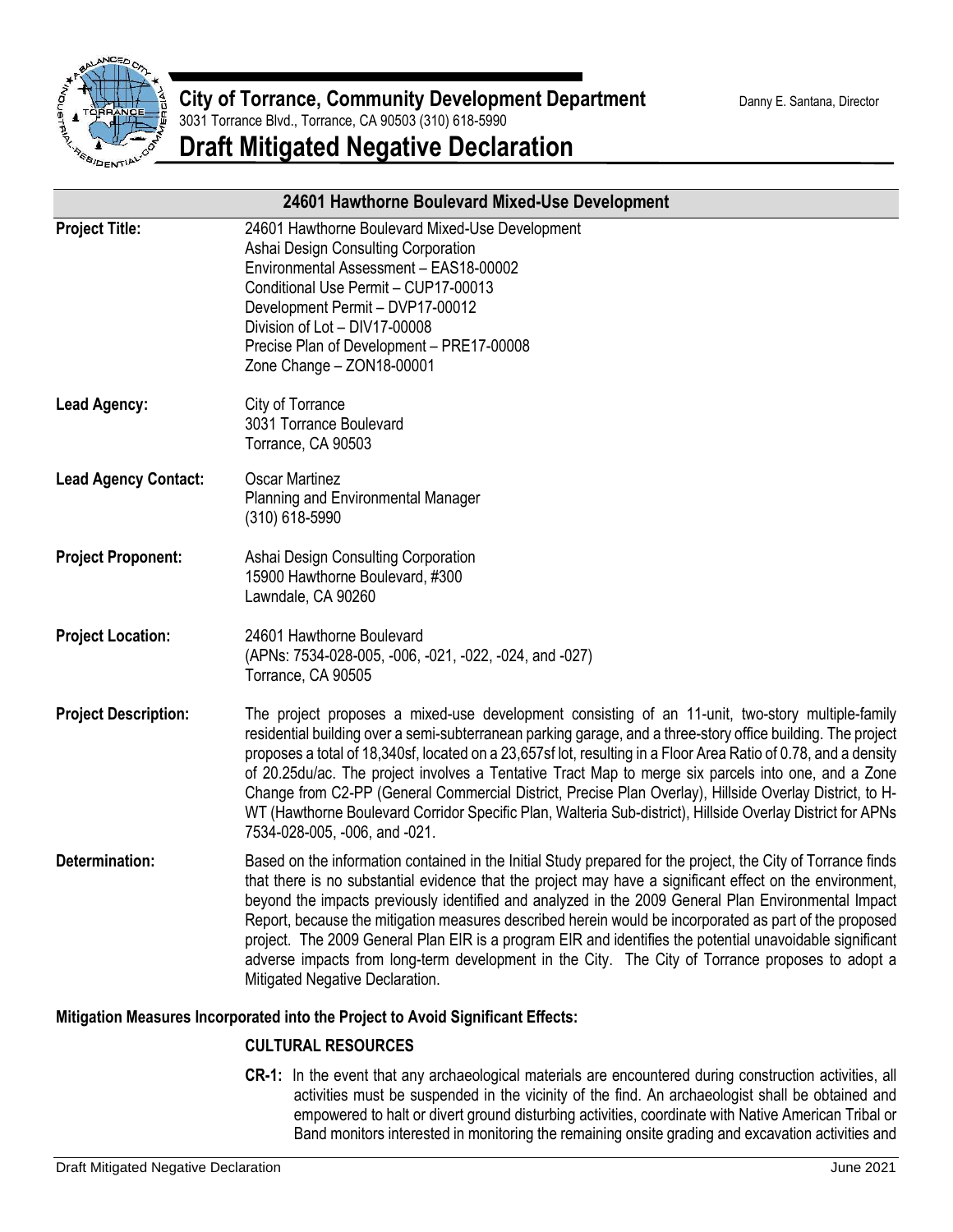

establish a Cultural Resources Treatment and Monitoring Agreement between the property owner and participating Band or Tribe. Such agreement must include terms for compensation for on-site monitoring and address the treatment and final disposition of any tribal cultural resources, sacred sites and human remains that are discovered during project grading and excavation. Said agreement must be instituted and completed before ground-disturbing activities can recommence in the area of the find to allow for the recovery of the find. The archaeologist shall describe the find in a professional report which shall receive reasonable wide distribution. Any recovered finds shall be prepared to the point of identification. The property owner shall relinquish ownership of all Native American cultural resources to the appropriate local Tribe or Band for treatment and disposition. If determined to be of non-Native American scientific/historical value, recovered materials shall be deposited with a local institution with facilities for their proper curation, analysis, and display. Final disposition and location of the non-Native American recovered materials shall be determined by the City of Torrance.

**CR-2:** If human remains of any kind are found during construction, the requirements of CEQA Guidelines Section 15064.5(e) and Assembly Bill 2641 shall be followed. According to these requirements, all construction activities must cease immediately, and the Los Angeles County Coroner and a qualified archaeologist must be notified. The Coroner will examine the remains and determine the next appropriate action based on his or her findings. If the coroner determines the remains to be of Native American origin, he or she will notify the Natural American Heritage Commission (NAHC). The NAHC will then identify the most likely descendants (MLD) to be consulted regarding treatment and/or reburial of the remains. If an MLD cannot be identified, or the MLD fails to make a recommendation regarding the treatment of the remains within 48 hours after gaining access to them, the Native American human remains and associated grave goods shall be buried with appropriate dignity on the property in a location not subject to further subsurface disturbance.

## **GEOLOGY AND SOILS**

**GS-1:** In the event that any unique paleontological resources or geographic features are encountered during construction activities, all activities must be suspended in the vicinity of the find. A paleontologist shall be obtained and empowered to halt or divert ground disturbing activities and monitor the remaining onsite grading and excavation activities. The paleontologist shall describe the find in a professional report which shall receive reasonable wide distribution. Any recovered finds shall be prepared to the point of identification. Recovered materials shall be deposited with a local institution with facilities for their proper curation, analysis, and display. Final disposition and location of recovered materials shall be determined by the City of Torrance.

## **NOISE**

- **N-1:** Construction activities, services or repair of equipment, and job-site deliveries shall not occur before 7:30 am or after 6 pm Monday through Friday, before 9 am or after 5 pm on Saturdays, or anytime on Sundays or holidays observed by City Hall.
- **N-2:** Heavy construction equipment such as pile drivers, mechanical shovels, derricks, hoists, pneumatic hammers, compressors or similar devices shall not be operated at any time, within or adjacent to a residential area, without first obtaining from the Community Development Director permission to do so. Such request for permission shall include a list and type of equipment to be used, the requested hours and locations of its use, and the applicant shall be required to show that the selection of equipment and construction techniques has been based on minimization of noise within the limitations of such equipment as is commercially available or combinations of such equipment and auxiliary sound barriers.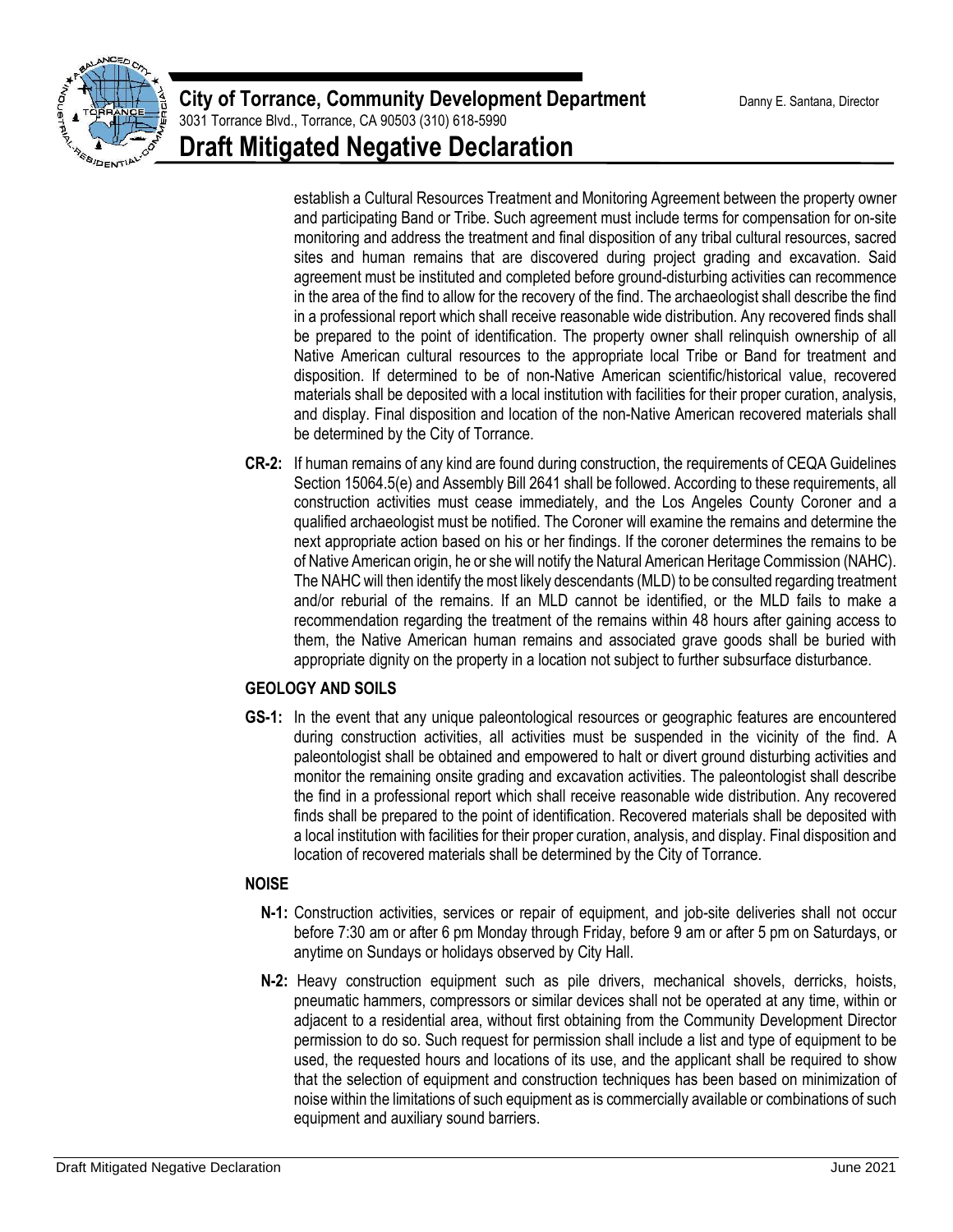

- **N-3:** A temporary noise barrier at least 12 feet in height shall be erected and shall remain in place during construction activities. The barrier shall have a Sound Transmission Class (STC) rating of at least 26 and a Noise Reduction Coefficient (NRC) of at least 0.70. There should be no gaps in the barrier. Suitable products include Echo Noise Control STC26 temporary noise barriers or Pacific Sound Control 'Noise Soaker' barriers.
- **N-4:** The maximum sound power level for each piece of rooftop mechanical equipment shall not exceed a sound power level of 93.5 dBA (equivalent to a sound pressure level of 82.5 dBA at a distance of one meter from the equipment).
- **N-5:** Exterior walls of the residential building and office building shall be constructed as follows:
	- a. Minimum 7/8" stucco exterior finish;
	- b. Minimum 6" studs;
	- c. Stud space filled with minimum R-19 insulation batts;
	- d. 5/8" gypsum wallboard interior.
- **N-6***:* All window and door assemblies used throughout the project shall be well fitted and well weatherstripped. The perimeters of all window and door frames shall be sealed to the exterior wall construction with a weather-resistant sealant. The windows and doors of the residential and office unit facades shall also be sound-rated assemblies.
- **N-7:** The interior noise standard is to be met with windows and doors closed. Therefore, ventilation is required per the Uniform Building Code and Uniform Mechanical Code standards in order to provide a habitable environment. Wall-mounted air conditioners shall not be used.
- **N-8:** All supply and return ducts to the exterior (including, but not limited to ducts serving HVAC equipment, attic-mounted equipment, bathroom fans, and dryer exhausts), at facades facing Hawthorne Blvd shall be oriented away from the street and shall incorporate at least 6' of flexible air duct with internal fiberglass lining and at least one 90º bend. For compliance with health and safety requirements, kitchen exhaust ducts should not be internally lined.
- **N-9:** Building heating units with flues or combustion air vents shall be located in a closet or room closed off from any occupied space by doors. The doors shall be weather-stripped solid core wood or minimum 20-gauge hollow steel assemblies at least 1 ¾"-thick.
- **N-10:** The roof system shall have minimum ½" plywood sheathing that is well sealed to form a continuous barrier to noise. Minimum R-19 unfaced fiberglass insulation batts shall be placed on the underside of the roof sheathing.
- **N-11:** At any penetrations of exterior walls by pipes, ducts or conduits, the space between the wall and pipes, ducts or conduits shall be caulked or filled with mortar to form an airtight seal.
- **N-12:** Except as identified in Items 5 through 11 above, there shall be no other openings (through-thewall or -door mailboxes, vents, etc.) in the exterior facades facing Hawthorne Blvd.
- **N-13:** Heavy equipment including backhoes, loaders, dozers, rock drills, cranes and jackhammers should not be used within 10 feet of an existing structure. If equipment of this type is planned for use within this distance of a structure, alternative construction methods that minimize vibration should be employed wherever feasible.
- **N-14***:* During pile driving operations performed within 100 feet of an existing structure (including sheet pile installation and removal), vibration monitoring shall be performed. The monitoring equipment shall utilize a tri-axial geophone measuring peak particle velocity, which shall be located at the nearest structure to the pile driving operation. The vibration level due to pile installation or removal shall not exceed 0.3 inch/s in any axis at any existing structure. The vibration monitor shall be